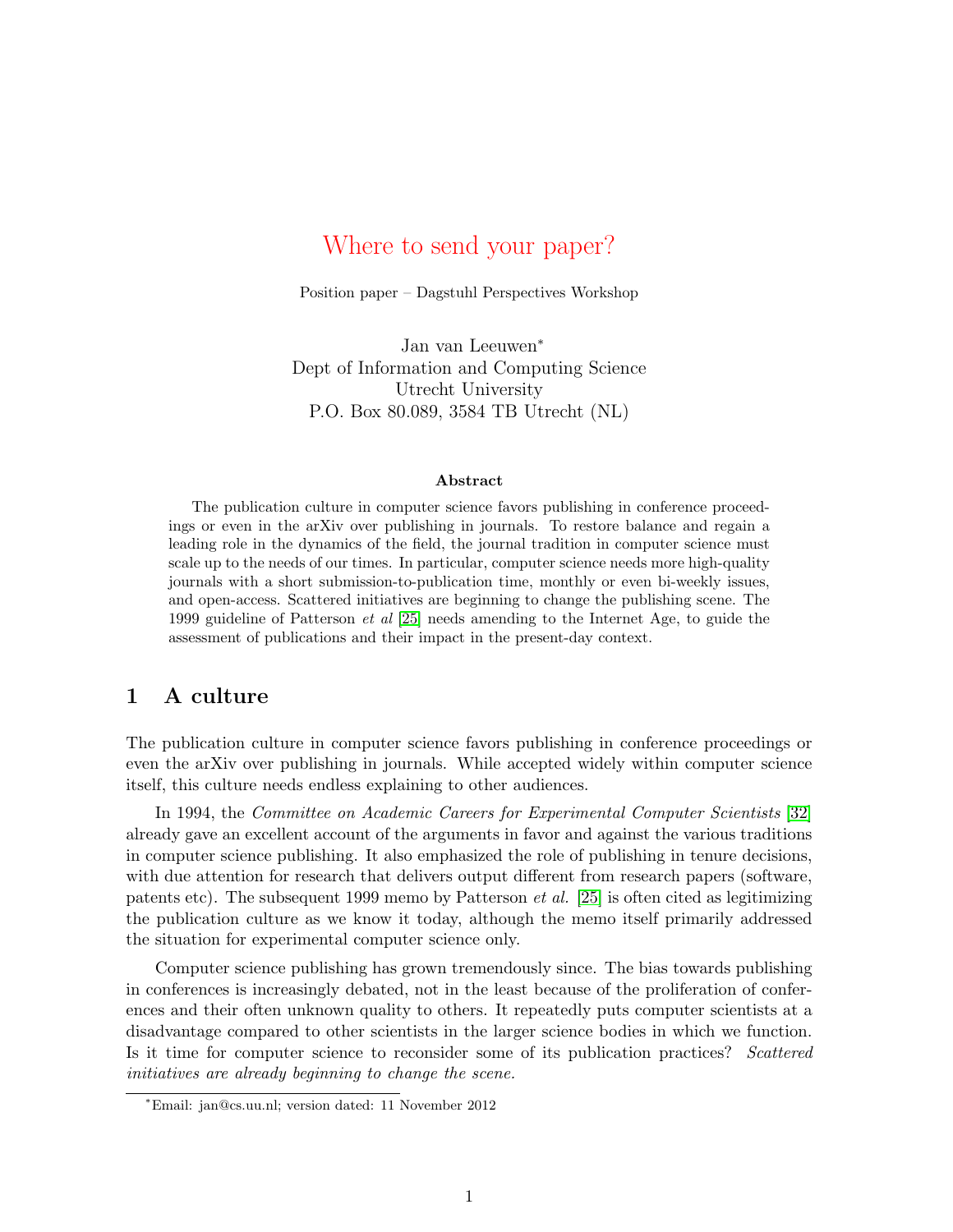In this position paper I will argue for some elements for change. The 1999 guideline of Patterson *et al* [\[25\]](#page-7-0) needs amending to the Internet Age, to guide the assessment of publications and their impact in the present-day context.

I restrict myself to publication of research papers and do not explicitly consider other valuable research outputs like software, prototyped systems, and patents which often come with different challenges for publication. I will also ignore the undeniably important social aspects of the publication culture.

## **2 Publishing**

Why do we publish, and why has a whole culture developed around it? This is not only a philosophical question.

We publish to record and share ideas. In this way science and technology advance. At the same time research is a profession. Publications are needed for careers and sponsors. The more (and better), the better (in many cases).

The current publication culture in computing science developed over a period of 60 years. Conference publishing became a dominant component of it, putting pressure on traditional ways of research evaluation and assessment.

The guidelines for evaluation in Patterson *et al* [\[25\]](#page-7-0) were written well before the conference system proliferated and before the internet became our *chief archive*. The publication culture in computer science should cope with his expansion and the effects on the value system for publications.

Also, new initiatives are beginning to develop that may influence the current publication culture and re-establish journals as the key venue in several areas [\[14\]](#page-7-1). A case in point is the *new publication model* of ECML/PKDD 2013 [\[5,](#page-7-2) [6\]](#page-7-3) which combines journal and conference publishing in a single concept. Shouldn't it be adopted for all of computing science, at least in principle?

## **3 Publication outlets**

Let's look at the status quo. The relevant results of research should be documented in a way that makes the results:

- *refereed* quickly (*Ref-q*) and thoroughly (*Ref-t*),
- *accessible* quickly (*Access-q*) and for years to come (*Access-y*),
- *verifiable* (*Verif*),
- *reproducible* (*Reprod*), and
- adding to the *visibility* of their inventors (*Visib*).

I omit other criteria such as how different types of publications are included in citation indexes, or how recognition depends on the specific publication culture in an area. See [\[21\]](#page-7-4) for this. Likewise I will not discuss the effect of the *research-innovation cycle* on the shortor long term character of publications.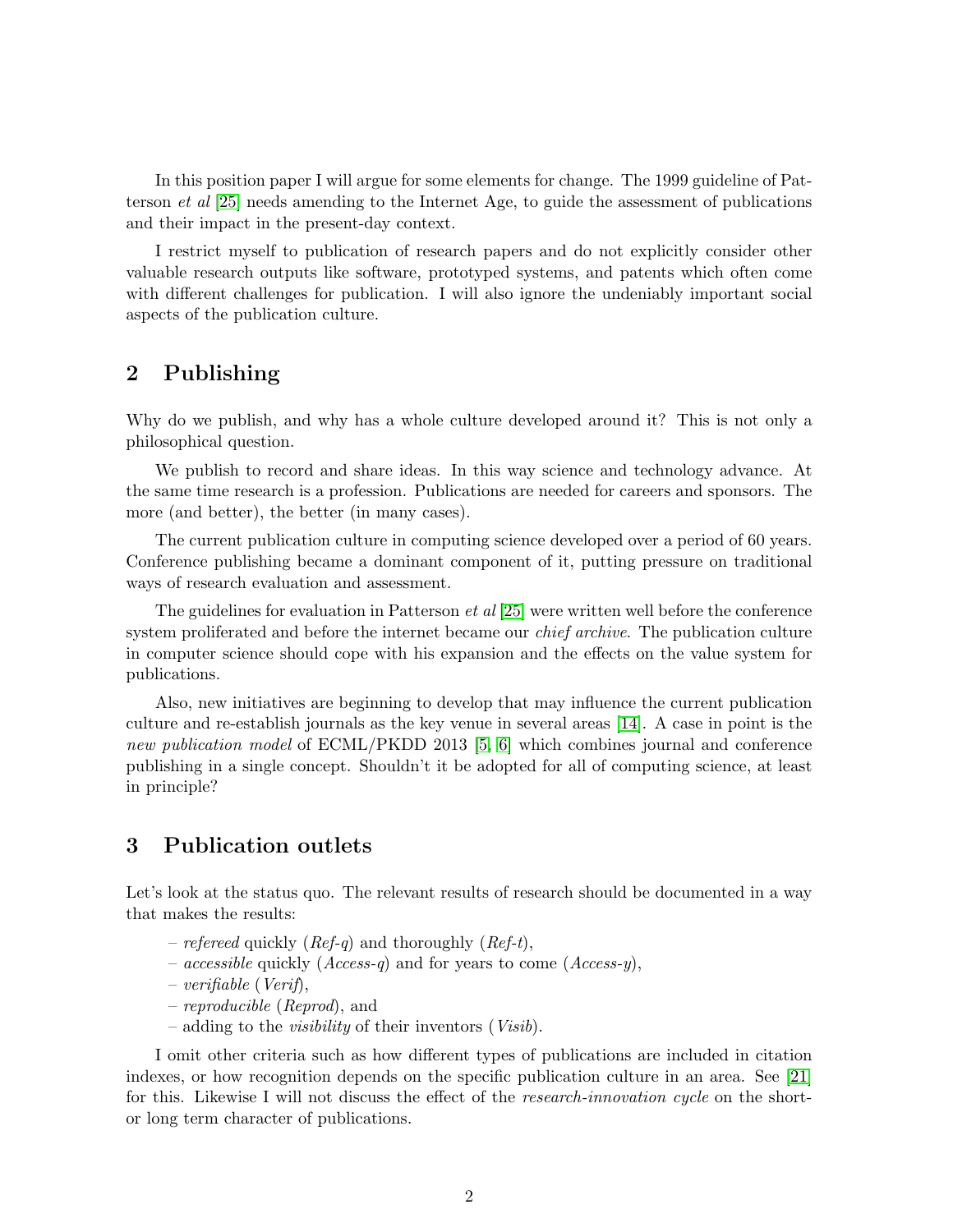Also the possible effects of new technologies on publication styles is not discussed although these could affect current publication practices drastically, see [\[7\]](#page-7-5).

### **Journals**

The advances of science are traditionally recorded in journals. Tenure decisions and research evaluations favor journal publications over conference papers, despite all our arguments *au contraire* [\[25\]](#page-7-0).

Scientific journals tend to be called *archival* journals. It refers to an important characteristic of journals. Journals record complete papers that are thoroughly refereed (or should be), revised and revised again. They satisfy *Visib* with (some) delay.

However, the emphasis on archiving also sets journals apart as *not where you have to be for the latest developments* and synonymous to *refereeing without time bounds* (despite increasing effort to keep it in bounds). Journals generally don't satisfy *Access-q*. Is this why conference publishing steadily remains the number one choice in our field?

#### **Conferences**

Conferences inform about latest results and bring fellow researchers together. They satisfy Access-q and most likely Access-y. Do they always satisfy the other criteria?

Proceedings offer what journals generally don't: quick refereeing (*Ref-q*) and a quick time-to-publication (*Access-q*). Even though refereeing may be shallow and content limited to essence only due to strict *page limits* [\[11\]](#page-7-6), conference publications tend to be in high regard. They may lag behind on criteria *Verif* and *Reprod*, but this is taken for granted: the full paper can normally be found on the web well before the conference is held. It's the acceptance that counts, the more so if the conference is *competitive*, with a low 'acceptance ratio'.

Conference deadlines stimulate, they make that things get done. 'Being accepted' in a sufficiently respected conference brings more recognition than articles in all but the most prestigious journals. Papers must have appeared in some form in a conference in order to be visible and count. The archival role of proceedings is secondary. This is good enough for active researchers in the field, but doubtful for the recording of science for later [\[12\]](#page-7-7).

One may question whether conferences are primarily meant for publishing, rather than for informing on work in progress and meeting colleagues [\[10\]](#page-7-8). It seems the former has won, due to the great value put on *Ref-q* and *Access-q* on the one hand and the constraints on library budgets on the other. For those who can't attend (e.g. often those who don't have a paper in the conference themselves), the increasing practice of publishing slides and recordings of conference talks on the Web is a good way of coping and to make talks available widely.

It used to be implicit that conference papers were only extended abstracts and not final publications. Full versions would be submitted eventually, sometimes simultaneously, to special issues or other journals [\[20,](#page-7-9) [22\]](#page-7-10). This 'dual system' can lead to issues of 'dual (or: prior) publication' and 'self-plagiarism', which many journals have now regulated very strictly.

If journals admit full versions of previously published articles at all, they tend to insist now that the full article contains 'substantially more material' [\[4,](#page-7-11) [28\]](#page-8-1). This is often taken to mean 'at least 30% more content material' (see e.g. [\[3\]](#page-7-12)), but it is not clear how this can be adequately measured and whether it is a uniform standard. The practice exists only because advance reporting and publishing of research still takes place at conferences.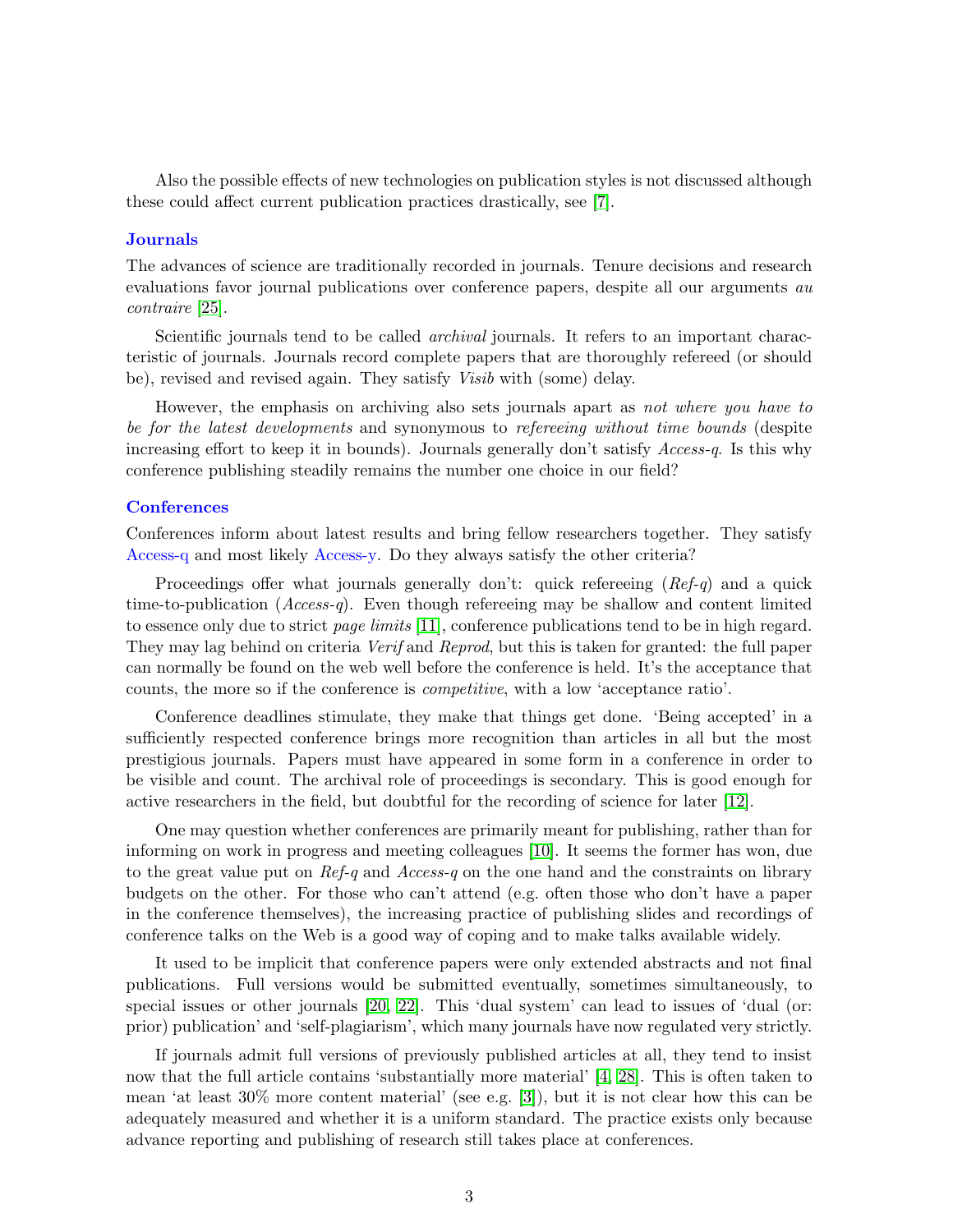|             |      |      | $Type   Ref-q   Ref-t   Access-q  $ | Access-y   Verif   Reprod   Visib |  |  |
|-------------|------|------|-------------------------------------|-----------------------------------|--|--|
| Journals    |      |      | -?                                  |                                   |  |  |
| Proceedings |      |      |                                     |                                   |  |  |
| e-Prints    | n.a. | n.a. |                                     |                                   |  |  |
| ???         |      |      |                                     |                                   |  |  |

Figure 1: Publication styles and characteristics.

Is all conference material worth recording in journals? It continues to be important, to referee full versions and archive them and ensure *Verif* and *Reprod*, whichever applies [\[17\]](#page-7-13). For intermediate reportings it may not be necessary, but how can one assess their scientific status if they are not published in a regular way?

### **Other publication outlets**

It is becoming increasingly popular to post ('publish') manuscripts in *e-print archives* like <http://arxiv.org/>, <http://eccc.hpi-web.de/>, and <http://eprint.iacr.org/>.

People are beginning to prefer the arXiv over publishing in their local technical report series although there is basically little difference, except for greater visibility and the possibility of feedback and posting revisions. For active researchers the arXiv is beginning to take over the role of informing from conferences. This may be good for an active research community but is it desirable? A lot of material on e-Print servers is trusted, but not refereed and not checked.

Posting in an e-print archive is not the same as publishing but it is beginning to have some recognition. Postings in e-print servers are often *not* viewed as prior publications and posted articles can still be submitted to journals or conferences (as in [\[4\]](#page-7-11)). However, some journals are more strict. *Science* states: *Distribution on the Internet may be considered prior publication and may compromise the originality of the paper as a submission to Science* [\[30\]](#page-8-2). Common CS journals and conferences seems to continue to tolerate it.

## **4 Where to send your paper?**

A frequent question is what publication outlet one should choose for a paper. Typical criteria include quality, selectivity, chance of acceptance, ranking or prestige in the community, and impact, regardless the type of outlet [\[8,](#page-7-14) [18\]](#page-7-15). For conferences also location, ease of travel, cost, or simply the wish to attend play a role. The 'nearest deadline' often determines the choice.

Viewed more broadly, Figure 1 gives an overview of the characteristics per publication outlet. Publishing in proceedings seems perfectly fitted to the dynamics of our field. Indeed in many areas, publications aim very explicitly at current issues and questions. The high *Access-q* score of proceedings is essential. There is little or no need for *Ref-t* nor for *Access-y*.

It is hard for journals to compete with this. They have become invisible in libraries, take long to referee manuscripts, and don't give authors a stage. In the long run we may have to reconsider, however.

The problem is not the *status quo*, but the recording of scientific advance in the longer run. Is the current publication culture sustainable? There are reasons to believe it is not.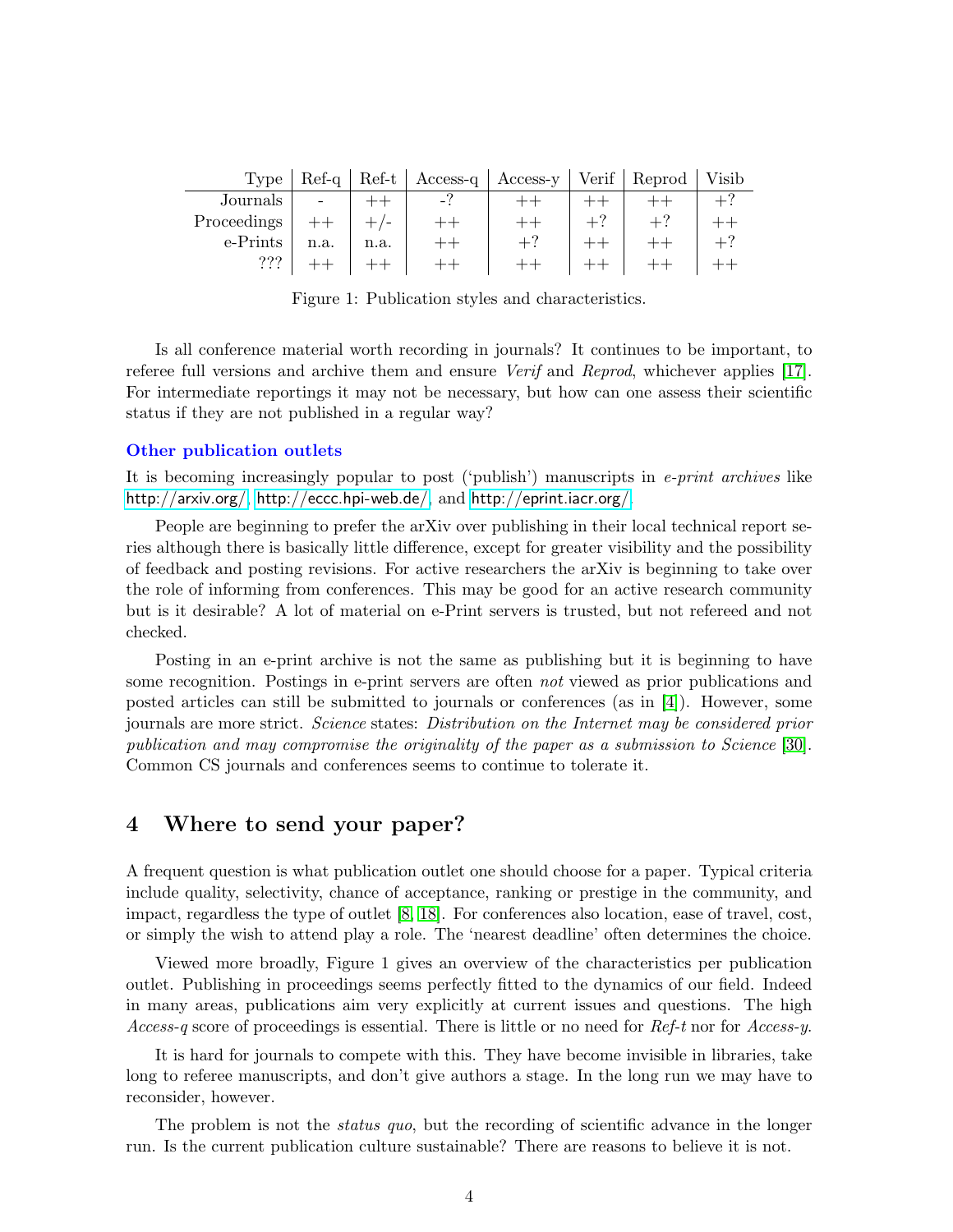### **Costs**

Conferences are becoming increasingly expensive and their formats don't scale well (in papers and scientific area). The latter leads to ever more conferences and workshops to form, in new areas that come up and often quite appropriately so. We can't go to all of them and thus have to rely on the proceedings like we rely on journals. The difference disappears.

The process is quite like the forming of ever more different journals, to cope with the development of computer science and the growing publication needs. This has proved too much for many library budgets, spurring electronic and open-access publishing. Yet, and almost paradoxically, the costs for presenting a single paper at a conference can be as high as a year's subscription to a journal. Many meetings are relevant but one can't attend all of them anymore. What is the scenario for the future?

### **Access**

The growth of CS publishing has led to several crises: conferences keep splitting off and library budgets cannot cope. Many dedicated conferences are a way for the research community to manage. It is a matter of principle that the scientific material from these meetings is openly accessible to the community and not hidden away behind *paywalls* of third parties. Interestingly, 'open access' has some way to go but is gaining ground.

In the meantime the archival role of the internet is pushing ahead. There is hardly a conference paper that isn't found on the Web, at an e-print server like the arXiv or on author homepages. This should not be regulated but embedded in a sensible publication culture.

### **Recording developments vs archiving**

The view that proceedings record what's current and journals 'only' archive seems to prevail. It hasn't always been like this. Yet, the young researchers of today are very strongly aware that they have to publish in leading conferences in order to make steps in their career. Is this sustainable while budgets shrink? Are there alternatives?

Are conferences better for citations? Analyses of citation records indicate that this is not necessarily the case. Depending on the discipline, selected journals and conferences can both be quite competitive [\[26\]](#page-8-3).

The future of journal publishing is widely discussed, e.g. in [\[7\]](#page-7-5). One aspect is that journals should bridge the divide between recording (in the sense of registering current advances as they happen) and archiving. If full papers are embraced as the way to document the advances of (most of) computer science research as I think it should, then journals should do so in a way that is competitive to conference publishing. Putting accepted papers that are to appear in future issues already on a public server is already one way in which many journals cope. Several publishers, like e.g. Springer [\[24\]](#page-7-16), have recently created *Online First* publication services which make journal articles available and citeable using their *DOI*, before the paper is to appear "in print". Is it enough?

## **5 Some propositions**

All publication outlets have their good uses. However, when it comes to documenting and archiving it seems we need a better balance. As computing community we should extend our journal tradition and make it stand the modern times sustainably.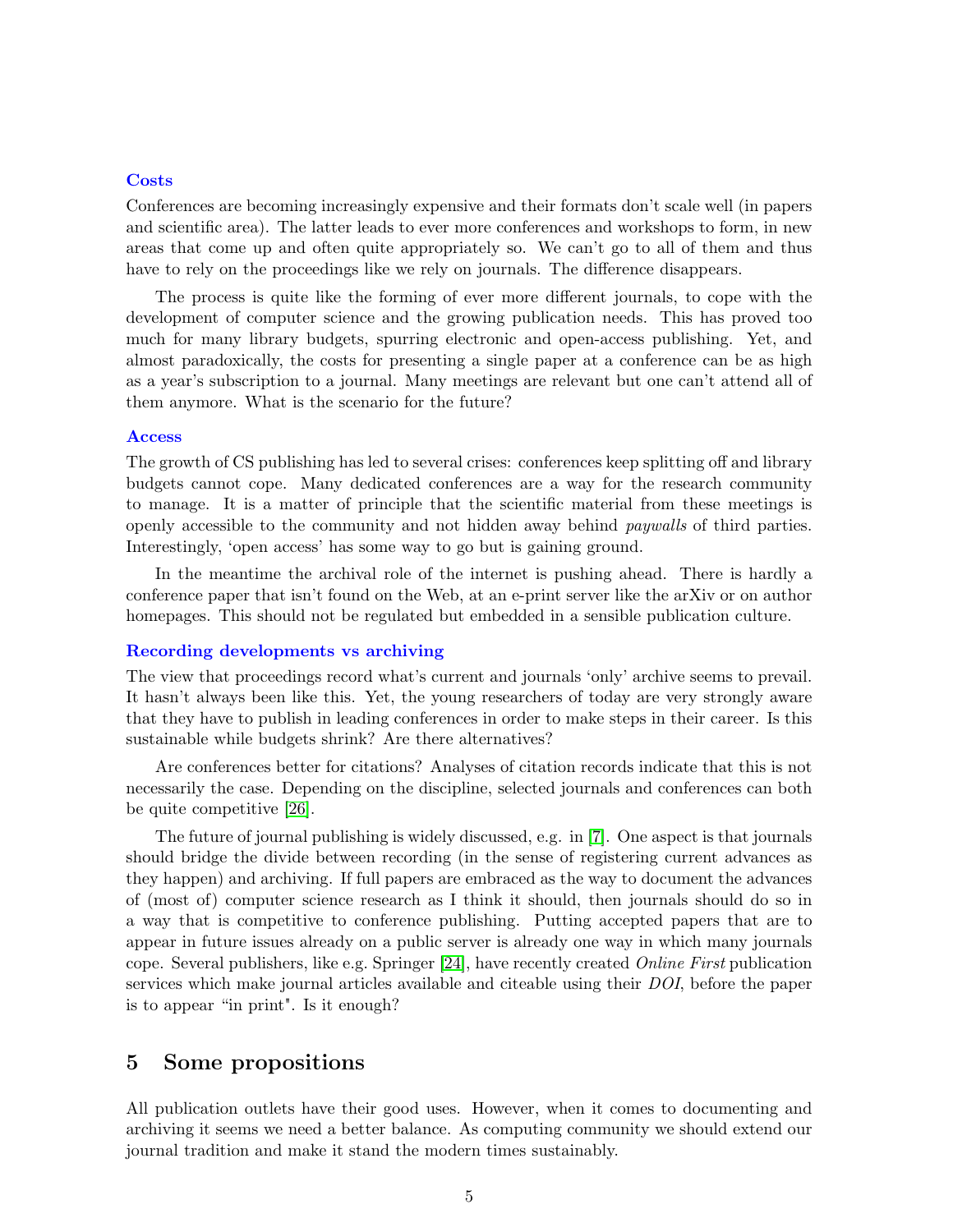New initiatives have been developing in the last few years that challenge the status quo and change it bottom-up while the discipline as a whole is contemplating its policies [\[6,](#page-7-3) [35\]](#page-8-4). Some moves forward seem desired.

### **Journals**

Journal publishing has seen substantial innovations in the last few years. A good example is the online journal *PLoS ONE* [\[27\]](#page-8-5), which quickly became widely recognized in its community. *PLoS ONE* introduced a new approach to acceptance and publishing format, and is open access by the simple formula: authors pay charges, and this pays for the free online access as well. Another example is Nature's Scientific Reports [\[23\]](#page-7-17).

The computing community should not lag behind. (Note that e.g. the online *Journal of Universal Computer Science* [\[16\]](#page-7-18), which covers all of computer science, already introduced several innovations years ago. Other journals have innovated as well.)

- A. Publishing in journals should regain some of the dynamics of the field (as in any science), in the interest of adequately documenting the advances of our science and conforming to standard practice.
- B. The computing community should take steps to make A possible and attractive.

A means: issues appearing monthly or even bi-weekly, if the notion of issues is to be maintained at all, and open access (i.e. available online and free of charge to all scholars).

B entails several aspects: sound refereeing in no more than two-three months, and a quick time-to-publication afterwards.

Breaking the barriers involved in A and B seems needed to make progress on the issue. It is up to our community to take the lead if it wants to. Acceptance is prerequisite for success.

Note that e.g. the VLDB community [\[35\]](#page-8-4) has been implementing changes in this direction already. Other communities have been innovating too, see [\[5\]](#page-7-2).

### **Conferences**

As long as there is no substantial move on "A" (in a specific community), conference publishing will continue to fill the need of rapid publishing. The scientific recognition and status brought about by publishing in good conferences is a substantial part of the current culture and not easily taken over by journals.

Yet, in the broader context of the sciences it often puts computer scientists at a disadvantage if they only have conference publications. It took years to get recognition for publications in LNCS ('lecture notes') or in LIPIcs [\[19\]](#page-7-19) as if they were journal publications, but this recognition seems fading.

Greater clarity seems needed in the curious phenomenon of conferences as a publication outlet. Publications in many of our esteemed conferences are often seen as final, but in the spectrum from *extended abstracts* to (almost) *full papers* it is often left unspecified where a given paper fits. Also, the former are rather more like research announcements ahead of submission to a journal whereas the latter *should* perhaps be seen as publications as in a journal (aside from the limited refereeing) but they can no longer appear in a journal anymore due to the 'prior publication' policies of most journals nowadays (with exceptions occurring). It complicates the appreciation of *journal-quality* conferences outside of the immediate scope of a research community.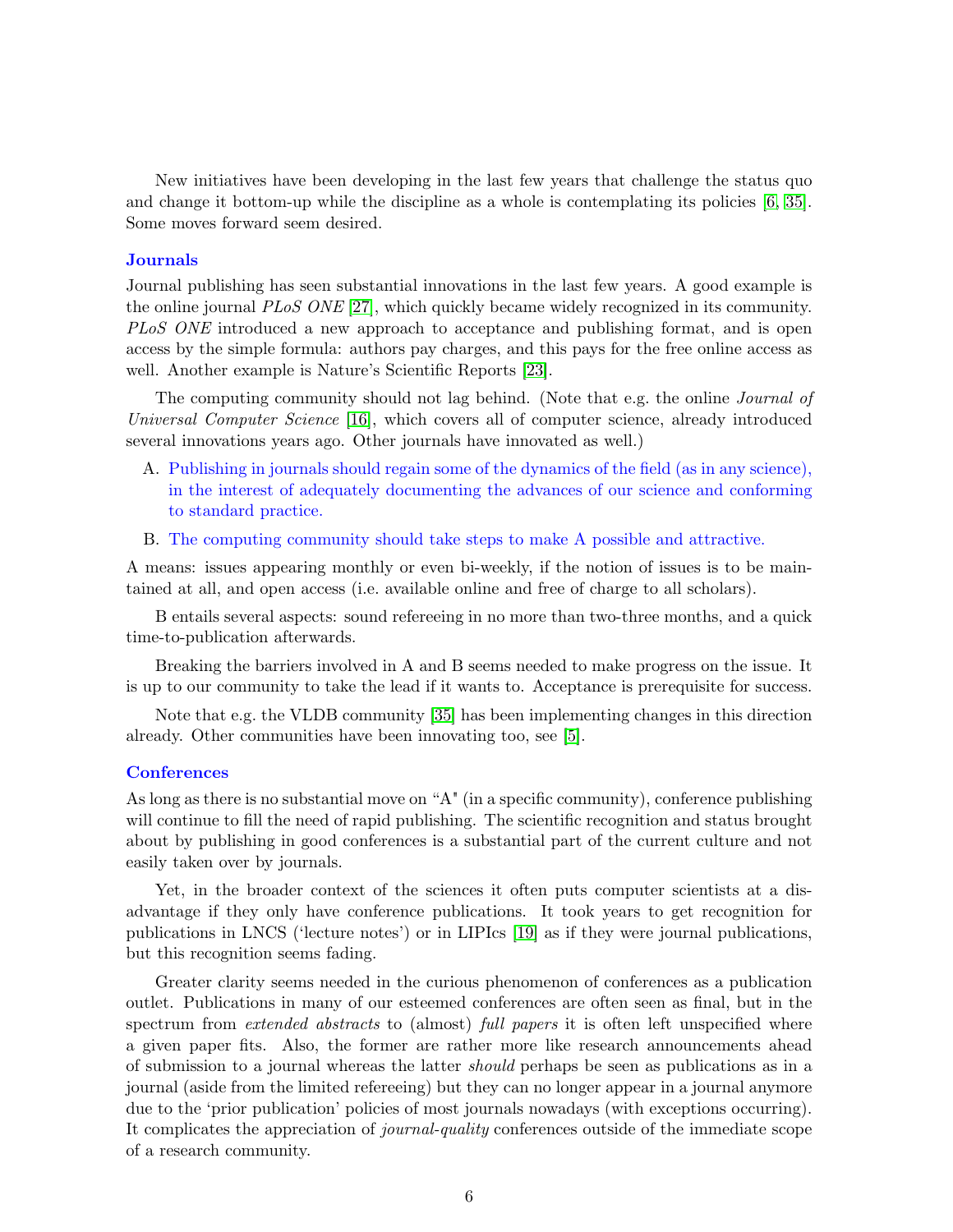- C. Publishing in conferences should return to its original intention, namely of publishing extended abstracts (only).
- D. The computing community should take steps to make C possible and attractive.

C means: greater difference between conference and journal papers [\[9\]](#page-7-20), easier overview, and avoidance of the prior publication issue. No one is impaired by this, as already now advance versions of full papers are often available on the arXiv or author homepages. Proceedings can remain cheaper for everyone.

D means: quick pathways to publish full versions.

The greater balance between journal and conference publishing is not proposed for the sake of balance, but for making publications count the way they should. Policies like ACM's can be helpful to keep a fluent interplay between the two types of outlet [\[2\]](#page-6-0).

### **e-Prints**

Posting e-prints on media like the arXiv is increasing. Many journals and conferences accept manuscripts that were posted on e-print servers prior to submission and don't regard them as prior publications. Consequently authors should realize that e-print postings are most likely *not* counted as publications by review committees either but seen as a claims, pre-publications and/or signs of advancement. The value of this is clearly high and should remain, but as a mechanism it may confuse. Will publications in *TinyToCS* [\[34\]](#page-8-6) or *twittered announcements* of research findings count as claim of priority?

## **6 Afterthoughts**

Is there really a problem? The discipline has fine journal and conferences and the system works! Why bother?

There are several reasons why change is needed: the non-sustainability of the conference system in the long run, and the continued greater value of (full) journal publications in careers and department evaluations. While the proliferation of conferences is a great and necessary phenomenon for the development of our field, the journal system has to keep pace with it by innovating its archival function. New publication models in some CS communities are already beginning to work on changes.

Whatever system we adhere to or changes we wish to promote, it seems that greater balance and clarity are needed. Culture shifts do not happen easily. They can happen only if they are triggered by sensible developments and accepted by peers [\[15\]](#page-7-21).

We need a sequel to [\[25\]](#page-7-0) to position computer science publishing anew in the overall domain of science publishing and scientometrics, to guide the assessment of publications and their impact in the Internet Age.

## **References**

- [1] P. Abrahams, Our archival journals, *C.ACM* 31:4 (1988) 370-371.
- <span id="page-6-0"></span>[2] ACM, *Policy on the publication of conference proceedings in ACM journals*, 2012, [http://www.acm.org/](http://www.acm.org/publications/policies/conference-proceedings-in-acm-journals) [publications/policies/conference-proceedings-in-acm-journals](http://www.acm.org/publications/policies/conference-proceedings-in-acm-journals).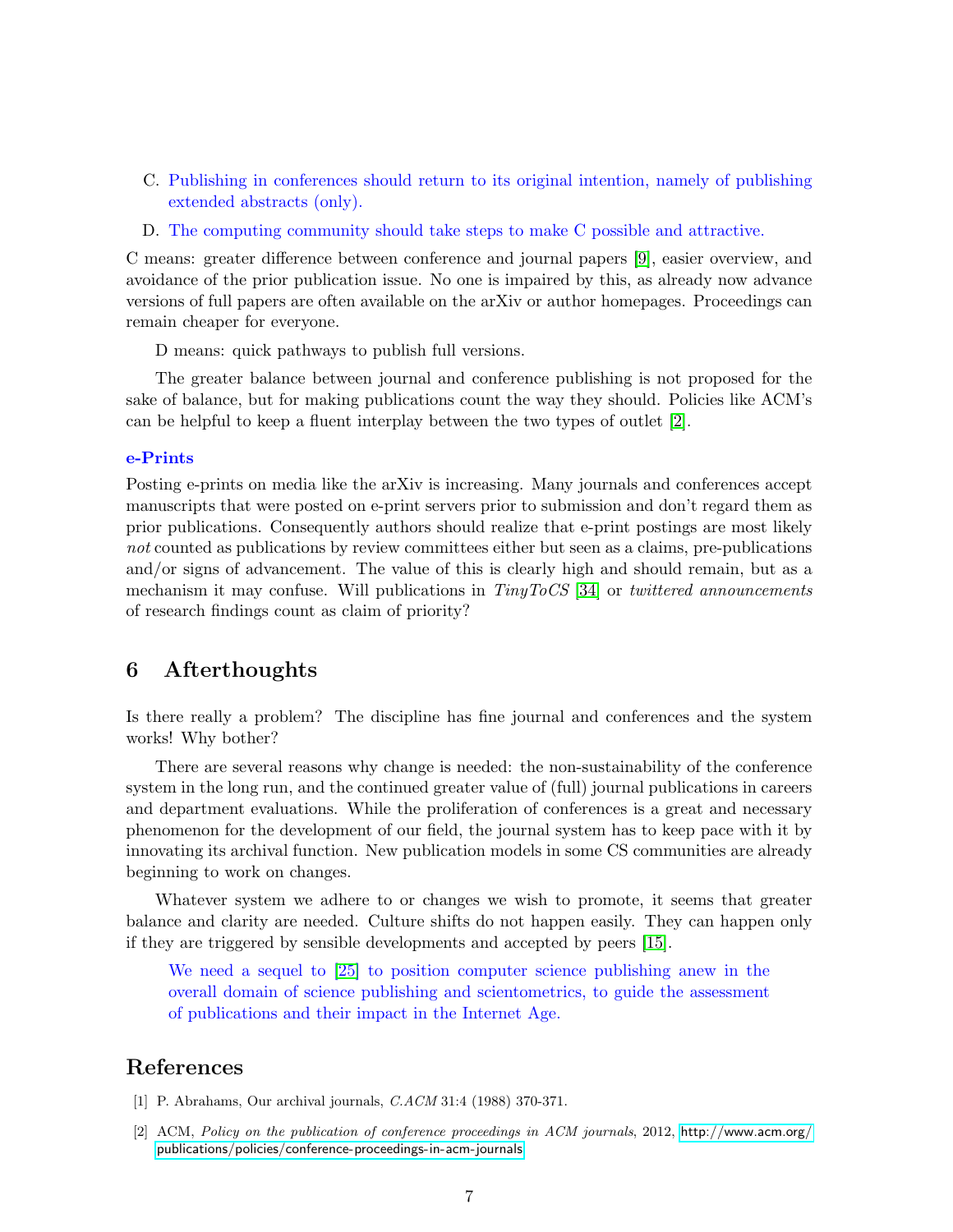- <span id="page-7-12"></span>[3] ACM TODS, *30% rule*, 2002, <http://tods.acm.org/30PercentRulePolicy.html>.
- <span id="page-7-11"></span>[4] American Geophysical Union, *Policy on Dual or Prior Publication*, 1969/2011, [http://www.agu.org/pubs/](http://www.agu.org/pubs/authors/policies/dualpub_policy.shtml) [authors/policies/dualpub\\_policy.shtml](http://www.agu.org/pubs/authors/policies/dualpub_policy.shtml).
- <span id="page-7-2"></span>[5] H. Blockeel, K. Kersting, S. Nijssen, F. Zelezny, A revised publication model for ECML PKDD, 2012, <http://goo.gl/W1K3B>.
- <span id="page-7-3"></span>[6] ECML/PKDD, *New publication model*, 2012, <http://www.ecmlpkdd2013.org/new-publication-model/>.
- <span id="page-7-5"></span>[7] M. Eisen *at al.*, Whither science publishing, *The Scientist*, August 2012, pp. 32-42.
- <span id="page-7-14"></span>[8] M. Ernst, *Choosing a venue: conference or journal?*, [http://homes.cs.washington.edu/~mernst/advice/](http://homes.cs.washington.edu/~mernst/advice/conferences-vs-journals.html) [conferences-vs-journals.html](http://homes.cs.washington.edu/~mernst/advice/conferences-vs-journals.html), 2006.
- <span id="page-7-20"></span>[9] R. Ettema, Editorial - A new rub to an old problem, *J. Hydraul. Eng.* 126 (2000) 560-560, [http://goo.gl/](http://goo.gl/56elG) [56elG](http://goo.gl/56elG).
- <span id="page-7-8"></span>[10] L. Fortnow, Time for computer science to grow up, *C.ACM* 52:8 (2009) 33-35.
- <span id="page-7-6"></span>[11] D. Geman, Ten reasons why conference papers should be abolished, 2007, [http://www.cis.jhu.edu/](http://www.cis.jhu.edu/publications/papers_in_database/GEMAN/Ten_Reasons.pdf) [publications/papers\\_in\\_database/GEMAN/Ten\\_Reasons.pdf](http://www.cis.jhu.edu/publications/papers_in_database/GEMAN/Ten_Reasons.pdf).
- <span id="page-7-7"></span>[12] O. Goldreich, On conferences versus journals, 2011, [http://www.wisdom.weizmann.ac.il/~oded/conf-vs-jour.](http://www.wisdom.weizmann.ac.il/~oded/conf-vs-jour.html) [html](http://www.wisdom.weizmann.ac.il/~oded/conf-vs-jour.html).
- [13] A. Guglielmi, *Politics*, <http://alessio.guglielmi.name/res/pol.html>.
- <span id="page-7-1"></span>[14] J.Y. Halpern, D.C. Parkes, Journals for certification, conferences for rapid dissemination – Rethinking the role of journals in computer science, *C.ACM* 54:8 (2011) 36-38.
- <span id="page-7-21"></span>[15] D. Harley, S. Earl-Novell, J. Arter, S. Lawrence, C.J. King, The influence of academic values on scholarly publication and communication practices, *J. electronic Publishing* 10:2 (2007), <http://goo.gl/Bv6AV>.
- <span id="page-7-18"></span>[16] *Journal of Universal Computer Science*, <http://www.jucs.org>.
- <span id="page-7-13"></span>[17] S. Khuller, *Conference proceedings should have final version in journal!*, guest post in: [http://blog.](http://blog.computationalcomplexity.org/2009/06/conference-proceedings-should-have.html) [computationalcomplexity.org/2009/06/conference-proceedings-should-have.html](http://blog.computationalcomplexity.org/2009/06/conference-proceedings-should-have.html).
- <span id="page-7-15"></span>[18] L.V. Knight, T.A. Steinbach, Selecting an appropriate publication outlet: A comprehensive model of journal selection criteria for researchers in a broad range of academic disciplines, *J. Doct. Studies* 3 (2008) 59-79, <http://goo.gl/nfVJU>.
- <span id="page-7-19"></span>[19] *LIPIcs* (Leibniz International Proceedings in Informatics), Schloß Dagstuhl, [http://www.dagstuhl.de/en/](http://www.dagstuhl.de/en/publications/lipics) [publications/lipics](http://www.dagstuhl.de/en/publications/lipics).
- <span id="page-7-9"></span>[20] R. McCartney, J. Tenenberg, From conference to journal, *ACM J. on Educ. Resources in Computing* 8:1 (2008) Art 1, <http://dl.acm.org/citation.cfm?id=1348714>.
- <span id="page-7-4"></span>[21] B. Meyer, C. Choppy, J. Staunstrup, J. van Leeuwen, Research evaluation for computer science, *C.ACM* 52:4 (2009) 31-34.
- <span id="page-7-10"></span>[22] M. Montesi, J.M. Owen, From conference to journal publication: How conference papers in software engineering are extended for publication in journals, *J. Amer. Soc. Info. Sci. & Techn.* 59:5 (2008) 816- 829, <http://onlinelibrary.wiley.com/doi/10.1002/asi.20805/pdf>.
- <span id="page-7-17"></span>[23] *Scientific reports*, Nature, <http://www.nature.com/srep/index.html>.
- <span id="page-7-16"></span>[24] *Online First*, Springer, <http://www.springer.com/librarians/e-content?SGWID=0-113-6-99044-0>.
- <span id="page-7-0"></span>[25] D. Patterson, L. Snyder, J. Ullman, Evaluating computer scientists and engineers for promotion and tenure, *Best Practice Memo*, Computing Research Association, September 1999, [http://cra.org/resources/](http://cra.org/resources/bp-view/evaluating_computer_scientists_and_engineers_for_promotion_and_tenure/) [bp-view/evaluating\\_computer\\_scientists\\_and\\_engineers\\_for\\_promotion\\_and\\_tenure/](http://cra.org/resources/bp-view/evaluating_computer_scientists_and_engineers_for_promotion_and_tenure/).